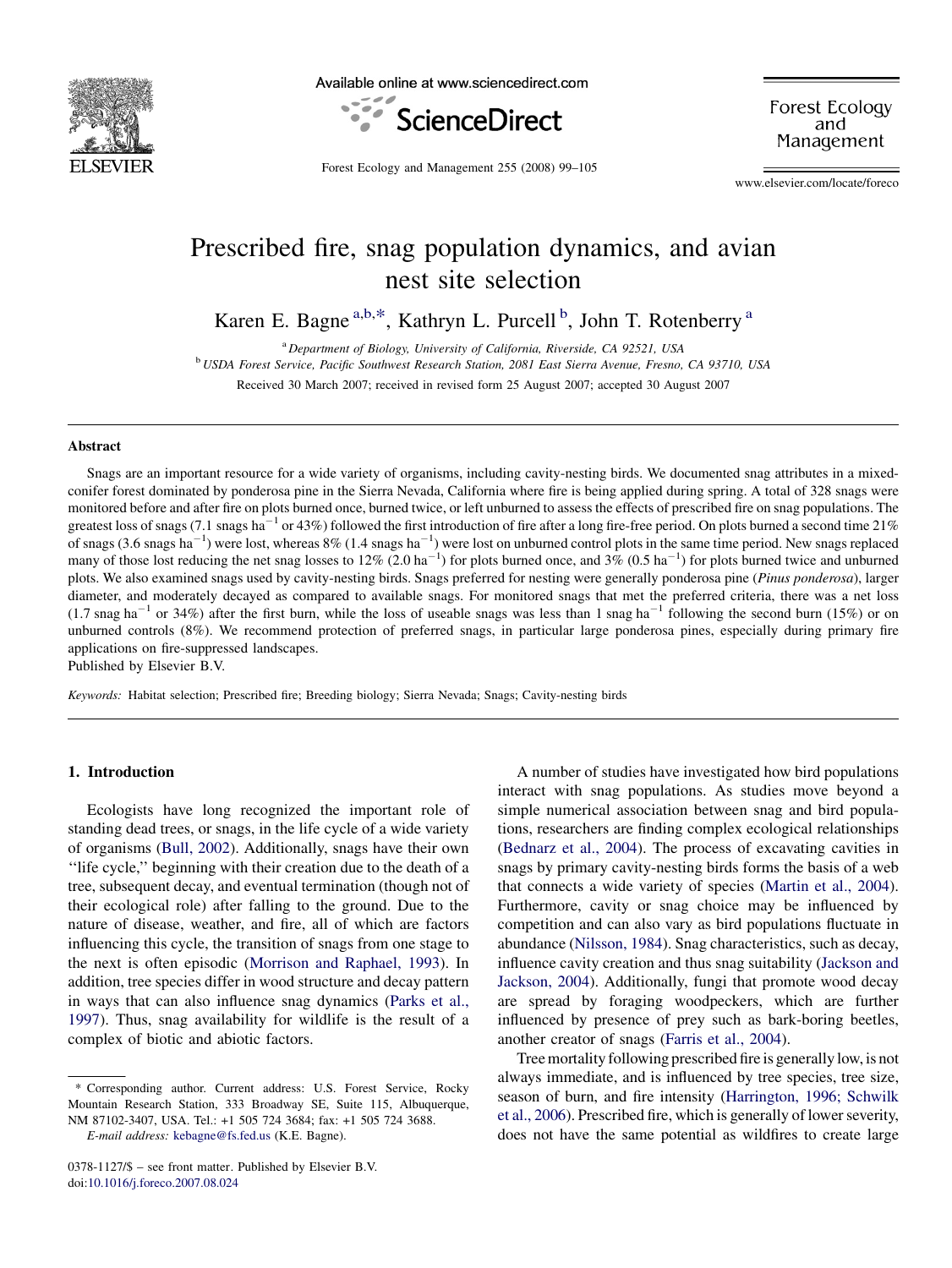continuous stands of snags. On the other hand, loss of existing snags following prescribed fire can be relatively high [\(Horton and](#page-5-0) [Mannan, 1988\)](#page-5-0) and season of burning may differ from natural fire regimes [\(McKenzie et al., 2004](#page-6-0)). Fall rates of snags created by prescribed fire may be higher than fall rates in the absence of fire, because snags in burn areas can attract wood-boring insects that reduce structural integrity. In addition, fall rates may differ with season of burn where rates following prescribed fire in the spring may be higher than rates in the dormant season, possibly due to lower allocation of resin during the growing season to fight insect attack ([Harrington, 1996; McHugh et al., 2003\)](#page-5-0).

With wildfires increasing in severity and frequency, prescribed fire is being used more frequently [\(Kauffman, 2004](#page-5-0)), but we know little about the role of this type of fire in snag population dynamics or its effect on cavity-nesting birds [\(Bock and Lynch,](#page-5-0) [1970; Saab et al., 2004; Saab and Powell, 2005](#page-5-0)). Thus, the focus of our study is the immediate role of spring prescribed fire in the snag cycle, and how it relates to snags used for breeding by a suite of avian species in the Sierra Nevada of California.

#### 2. Methods

# 2.1. Study area

We conducted our study in Sierra National Forest, Fresno County, CA  $(37°02'N, 119°15'W)$ . The study area was dominated by ponderosa pine (Pinus ponderosa), but other common tree species included incense cedar (Calocedrus decurrans), white fir (Abies concolor), sugar pine (Pinus lambertiana), California black oak (Quercus kelloggii), and canyon live oak (Quercus chrysolepis). The study plots experienced fires in the 1930s or 1940s, with the last wildfire in the area recorded in 1947. None had been recently logged. The study area was comprised of nine 40-ha plots of mature coniferous forest at elevations ranging from 1000 to 1400 m (Fig. 1). Our study consisted of three types of treatments, each with three replicate plots: (1) unburned plots that continued to have fire excluded, (2) similar plots that were burned in early April 2002, and (3) plots that had controlled burn applications in April 1997, February 1998, and May 1998 prior to the initiation of the study, with two of these plots burned a second time in June 2003. Thus, prescribed fire was applied to two types of plots: plots that were previously burned (burned twice) and plots that started with a fire history similar to the unburned plots (burned once). Each plot was burned separately, although plots burned in the same year were burned within a few weeks. Prescribed fire was applied to plots as well as surrounding areas, depending on locations of roads or natural fuel breaks. Burning was part of a fuels reduction program implemented by the Sierra National Forest, High Sierra Ranger District, and plots chosen for burning were within burn units based on the burn management plan, where fire is applied through a rotation for up to three fire applications in 10 years.

### 2.2. Snag availability

On each of the nine plots, we inventoried available snags using a 50-m wide belt transect that was placed randomly along



Fig. 1. Locations of nine 40-ha study plots and transects used to track available snags. Plots are identified as U for unburned, B for burned once in 2002, and P for burned previous to study and again in 2003 (except for P3, which was not reburned). Cross-hatching represents area managed with prescribed fire 1997– 2003.

a permanently marked line also used for surveying bird populations. All snags greater than 20 cm dbh (diameter at breast height, 1.3 m from the ground) along the transect were marked with aluminum tags and measured until 35–44 snags were recorded on each plot. Additionally, geographic coordinates of each snag were recorded with a Garmin GPS unit to aid in relocating snags. Because we were primarily interested in snag characteristics and snag fate following prescribed fire, we focused on number of snags rather than sampling a uniform area. We calculated snag density  $(number ha<sup>-1</sup>)$  based on the transect length on each plot. Tree species of the snag was recorded when possible and measurements included height and dbh. Classifications were made for state of branches (five categories, size and amount of remaining branches), bark (three categories, tight to bole or loose), surface wood hardness (four categories, sound to crumbling), and overall decay class (five categories; based on [Cline et al., 1980](#page-5-0)). These classifications were combined into a single summary measure of snag age or decay (higher numbers indicate greater decay). This summary measure (range 4–17) is referred to as ''decay'' hereafter. Snags known to contain bird nests that fell within the transect were included in both the available snag dataset and the used snag dataset described below. The snag measurements were taken before sites were burned in 2002. Snags were reassessed on all plots by September 2003.

#### 2.3. Bird choice

Data were also obtained from snags used for breeding by cavity-nesting bird species throughout the entire 40 ha of each plot collected as part of two studies from 1995 to 2003. Snag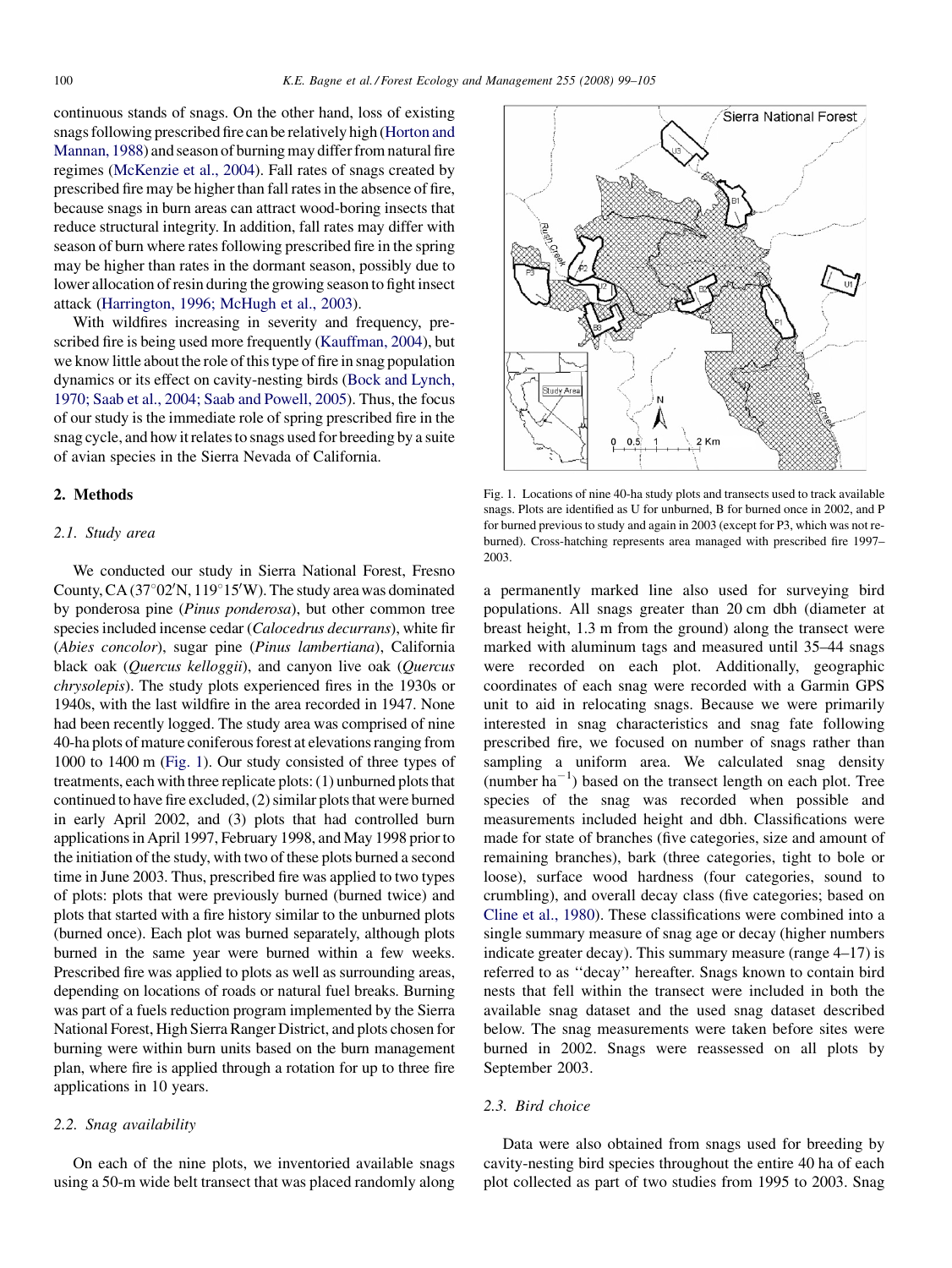<span id="page-2-0"></span>use was established based on confirmed nesting activity rather than inferred from cavity presence. Cavity-nesting species included primary cavity nesters, secondary cavity nesters, and the brown creeper (Certhia americana), which uses the natural "cavity" created when bark peels away from the trunk but remains attached to the bole. We collected the same measurements as those taken for snags on the transects, but because some snag characteristics change over time, measurements were taken in the same year the nest was active.

We used canonical discriminant function analysis (DFA; [Tabachinick and Fidell, 1996](#page-6-0)) to determine which snag characteristics best distinguished between used and available snags (''bird choice''). Snag species was dummy-coded using incense cedar as the reference group (coded ''0''), because this species is generally avoided by cavity-nesting species. Besides incense cedar, snag species included ponderosa pine, white fir, and sugar pine, and a fourth group that combined the remaining snag species used. Loadings of snag species, height, dbh, and decay on canonical variates and class means were obtained using PROC DISCRIM (SAS Ver. 8.2 for personal computer, [SAS Institute and Inc., 2000](#page-6-0)). Loadings, or the correlation of each variable with the canonical discriminant axis, were considered important if  $>0.33$  (10% of the variance) ([Tabachinick and Fidell, 1996\)](#page-6-0).

Based on the estimated discriminant function of bird choice, snags sampled within the transects were classified into predicted ''used'' or ''unused.'' This classification was made using a nonparametric method based on the Mahalanobis distance of the pooled covariance matrix ([SAS Institute and](#page-6-0) [Inc., 2000](#page-6-0)). Using these distances, classifications were assigned from nearest neighbors. The number of nearest neighbors  $(k)$ was chosen to maximize the correct classification into the "useable" snag group.

#### 2.4. Snag fate and creation

Tagged snags were revisited in 2003 following burning and significant alterations, such as falling or consumption by fire, noted. New (untagged) snags within the transects were recorded and measured. These data were used to estimate the numbers of new and fallen snags. The specific cause of death was not determined for each tree, but burning was assumed to be a contributor to mortality following fire. Burned snags that were wholly or mostly consumed were included with fallen snags as they were equally unavailable as nesting substrates.

### 3. Results

# 3.1. Snag availability

From the transects, we collected information on 328 snags. Six snags in the transects were also known to contain active nests and were repeated in the ''used'' dataset. Snag species included ponderosa pine (35% of total), incense cedar (32%), white fir  $(13\%)$ , sugar pine  $(10\%)$ , black oak  $(5\%)$ , and white alder (Alnus rhombifolia, 0.6%). Sixteen snags were too decayed to determine tree species. Area surveyed in the transects used to assess available snags ranged from 1.2 to 3.7 ha (Table 1). When combined across replicates, the density of available snags before burning was  $16.2$  snags ha<sup>-1</sup> on unburned plots,  $16.5$  snags ha<sup>-1</sup> on plots to be burned once, and 16.6 snags  $ha^{-1}$  on plots to be burned twice.

### 3.2. Bird choice

Bird species recorded nesting in snags ( $n = 240$  nests) were red-breasted nuthatch (Sitta canadensis;  $n = 75$ ), brown creeper  $(n = 61)$ , white-headed woodpecker (*Picoides albolarvatus*;  $n = 37$ ), northern flicker (Colaptes auratus;  $n = 26$ ), acorn woodpecker (Melanerpes formicivorus;  $n = 15$ ), downy woodpecker (*Picoides pubescens*;  $n = 8$ ), hairy woodpecker (Picoides villosus;  $n = 7$ ), mountain chickadee (Poecile gambeli;  $n = 4$ ), red-breasted sapsucker (Sphyrapicus ruber;  $n = 3$ ), pileated woodpecker (Dryocopus pileatus;  $n = 1$ ), northern pygmy owl (Glaucidium gnome;  $n = 1$ ), northern saw-whet owl (*Aegolius acadicus*;  $n = 1$ ), and great gray owl (Strix nebulosa;  $n = 1$ ). Snag species used, in order of frequency, were ponderosa pine, white fir, incense cedar, sugar

Table 1

Numbers of available snags surveyed on transects and changes following re-measurement after  $\sim$ 2 years on each of nine experimental plots

| Treatment                          | Plot            | Transect<br>area (ha) | Number of snags |         |                  |               | Change in available       | Change in useable         |
|------------------------------------|-----------------|-----------------------|-----------------|---------|------------------|---------------|---------------------------|---------------------------|
|                                    |                 |                       | 2001            |         | 2003             |               | snags (number $ha^{-1}$ ) | snags (number $ha^{-1}$ ) |
|                                    |                 |                       | On transect     | Useable | Fallen (useable) | New (useable) |                           |                           |
| Unburned                           | U1              | 1.7                   | 35              | 10      | 7(3)             | 3(2)          | $-2.4$                    | $-0.6$                    |
|                                    | U <sub>2</sub>  | 1.2                   | 35              | 7       | 1(1)             | 1(0)          | 0.0                       | $-0.8$                    |
|                                    | U <sub>3</sub>  | 3.7                   | 37              | 9       | 1(0)             | 2(0)          | $+0.3$                    | 0.0                       |
| Burned 2002                        | B1              | 1.4                   | 36              | 15      | 18(8)            | 2(0)          | $-11.4$                   | $-5.7$                    |
|                                    | B <sub>2</sub>  | 1.7                   | 36              | 5       | 8(4)             | 29(7)         | $+12.4$                   | $+1.8$                    |
|                                    | B <sub>3</sub>  | 1.4                   | 35              | 12      | 20(6)            | 2(0)          | $-12.9$                   | $-4.3$                    |
| Burned 1997-1998,<br>again in 2003 | P <sub>1</sub>  | 1.9                   | 35              | 11      | 11(5)            | 9(4)          | $-1.1$                    | $-0.5$                    |
|                                    | P <sub>2</sub>  | 2.3                   | 35              | 9       | 4(2)             | 4(0)          | 0.0                       | $-0.9$                    |
|                                    | P3 <sup>a</sup> | 1.5                   | 44              | 10      | 9(1)             | 4(1)          | $-3.3$                    | $\theta$                  |

Designation as "useable" for nesting by cavity-nesting birds is based on classification from the discriminant function model of available vs. used snags.<br><sup>a</sup> This postburn site did not have fire reapplied in 2003.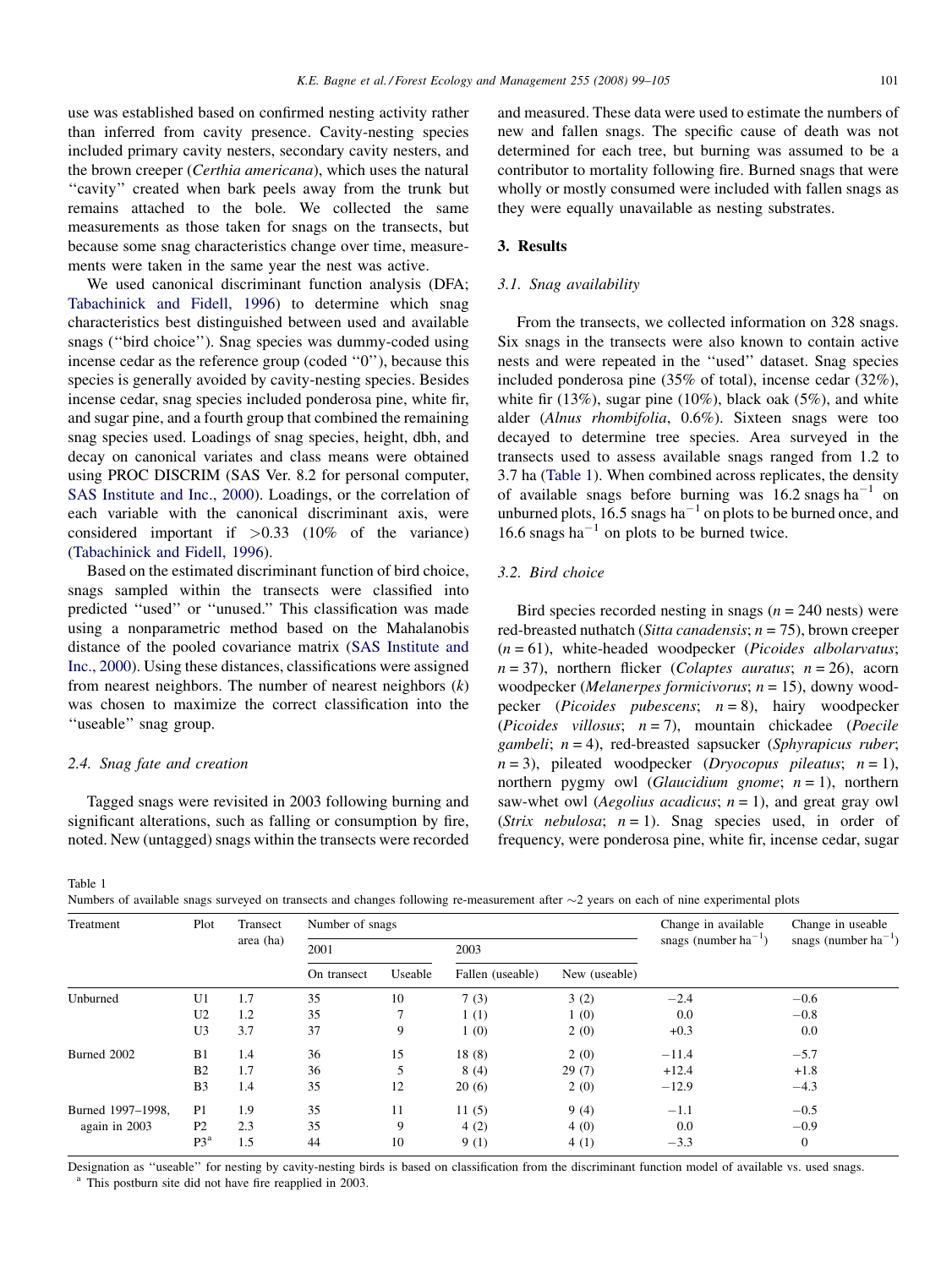Table 2

| Attribute                            | Used                 |                   | Unused               |                    |
|--------------------------------------|----------------------|-------------------|----------------------|--------------------|
|                                      | Unburned $(n = 155)$ | Burned $(n = 85)$ | Unburned $(n = 215)$ | Burned $(n = 115)$ |
| Height $(m)$                         | 13.7(12.9)           | 17.5(13.7)        | 9.8(8.0)             | 12.7(8.4)          |
| $Dbh$ (cm)                           | 54.5 (26.4)          | 46.7(21.8)        | 37.5(16.9)           | 32.9(12.7)         |
| Decay                                | 8.5(2.5)             | 8.4(2.3)          | 9.0(3.5)             | 7.0(2.8)           |
| Species $(\% )$                      |                      |                   |                      |                    |
| Ponderosa pine (Pinus ponderosa)     | 80.7                 | 60.0              | 37.7                 | 28.7               |
| White fir ( <i>Abies concolor</i> )  | 3.9                  | 22.4              | 7.9                  | 22.6               |
| Incense cedar (Calocedrus decurrens) | 6.5                  | 8.2               | 33.5                 | 27.8               |
| Sugar pine (Pinus lambertiana)       | 2.6                  | 7.1               | 7.9                  | 13.9               |
| Other                                | 6.5                  | 2.4               | 13.0                 | 7.0                |

Means (S.D.) for characteristics of snags and percent of snag species used by cavity-nesting birds for nesting and unused snags on unburned and burned plots

For unused, only snags >20 cm dbh (diameter at breast height) were sampled. Higher values of decay (range 4–17) indicate greater decay. "Other" includes snags of unknown tree species.

pine, white alder, California black oak, and canyon live oak, which was used once. Not only did snags selected differ from those sampled on the transects, but selection varied with availability on burned and unburned plots (Table 2). Ponderosa pine was used proportionally more than it was available, but use was relatively lower on burned plots where it was less available than on unburned plots. This pattern was similar for dbh with an overall preference for larger snags.

Discriminant function analysis was successful at distinguishing between snags used for nesting and unused snags (Wilks' lambda = 0.86,  $F = 89.96$ ,  $p < 0.001$ ). The mean of used snags on the canonical axis was 0.68 and the mean for available snags was -0.50. The DFA identified ponderosa pine (canonical loading  $= 0.74$ ) and substrate dbh (0.73) as the most important variables differentiating between used and unused snags. Correlations of the remaining variables with the canonical axis were all less than  $0.33$  (sugar pine  $= -0.20$ , white  $\text{fir} = -0.09$ ,  $\text{decay} = 0.07$ , other species  $= -0.05$ ). Increased diameter and ponderosa pine were associated with greater probability of use. Snag species other than ponderosa pine were, along with decay, relatively nonpredictive of use.

The discriminant function for snag use was used to classify available snags inventoried in the transects. A k (number of nearest neighbors) of two was chosen for classification of available snags as used or unused as this maximized correct classification of the used group (94% correct for used, 74% correct for unused). That the proportion of correct classifications for unused is less than that for used is expected, as that category contains snags that are suitable but that have not been used. The six snags that contained active nests within the transects were correctly classified as useable.

The plots differed in numbers of snags classified as suitable for use [\(Table 1\)](#page-2-0). Proportion of snags useable ranged from 14% to 42% at the beginning of the study. On average, 24% and 29% of snags were predicted to be suitable for use on unburned and previously burned transects, respectively.

# 3.3. Snag fate and creation

Conditions during burning were moist and fire left a mosaic of burned and unburned patches, though no transect was left with substantial unburned area. On all transects, including those that were unburned, existing snags fell. Though there was variation among plots, proportion of snags lost tended to be higher for transects burned once and also for those snags that were predicted for use by cavity-nesting birds [\(Table 1](#page-2-0)). In the absence of fire, 8% (9 or  $1.4 \text{ ha}^{-1}$ ) of snags fell though 15%  $(4 \text{ or } 0.6 \text{ ha}^{-1})$  of useable snags fell. For transects burned once, 43% (46 or 7.1 ha<sup>-1</sup>) of all snags fell and 56% (18 or 2.8 ha<sup>-1</sup>) of useable snags fell. For transects burned twice, 21% (15 or 3.6 ha<sup>-1</sup>) of all snags fell and 35% (7 or 1.7 ha<sup>-1</sup>) of useable snags fell after burning. The remaining transect, which was burned at the start of the study but not re-burned, had a 20% (9 or  $6.0 \text{ ha}^{-1}$ ) loss of all snags and only one useable snag fell  $(0.7 \text{ ha}^{-1})$ .

New snags were created on all transects though few were classified as useable except on one burned transect, ''B2'' [\(Table 1\)](#page-2-0). There were six new snags  $(0.9 \text{ ha}^{-1})$  on unburned transects and 33%  $(0.3 \text{ ha}^{-1})$  of these were classified as useable. For transects burned once, there were 33 new snags  $(5.1 \text{ ha}^{-1})$ and  $21\%$  (1.1 ha<sup>-1</sup>) of these were useable. After burning twice there were 13 new snags  $(3.1 \text{ ha}^{-1})$  and  $31\%$   $(1.0 \text{ ha}^{-1})$  were useable. The remaining transect, which was burned at the start of the study but not re-burned, had four new snags with one useable.

Once snag losses were balanced with snag gains, the net loss of snags was similar for unburned plots and plots burned twice with a  $3\%$  or 0.5 ha<sup>-1</sup> loss, while there was a net loss of  $12\%$  $(13 \text{ or } 2.0 \text{ ha}^{-1})$  on plots burned once. For useable snags the pattern was similar, with a net loss of 2 (2% or 0.3 snags  $ha^{-1}$ ) for unburned plots, 11 (34% or 1.7 snags  $ha^{-1}$ ) for plots burned once, and 3  $(15\% \text{ or } 0.7 \text{ snags ha}^{-1})$  for plots burned twice [\(Fig. 2](#page-4-0)).

Those snags that fell tended to be larger than average dbh on burned plots ([Table 3](#page-4-0)). The species of snags vulnerable to falling differed between burned and unburned plots. Ponderosa pines were most vulnerable. Incense cedar snags were vulnerable to burning, but none fell on unburned plots where sugar pine and white fir were more likely to fall ([Table 3](#page-4-0)).

New snags were dominated by ponderosa pine, with a large number of these from a single burned site ([Table 1\)](#page-2-0) where the transect ''B2'' included a stand infested by bark beetles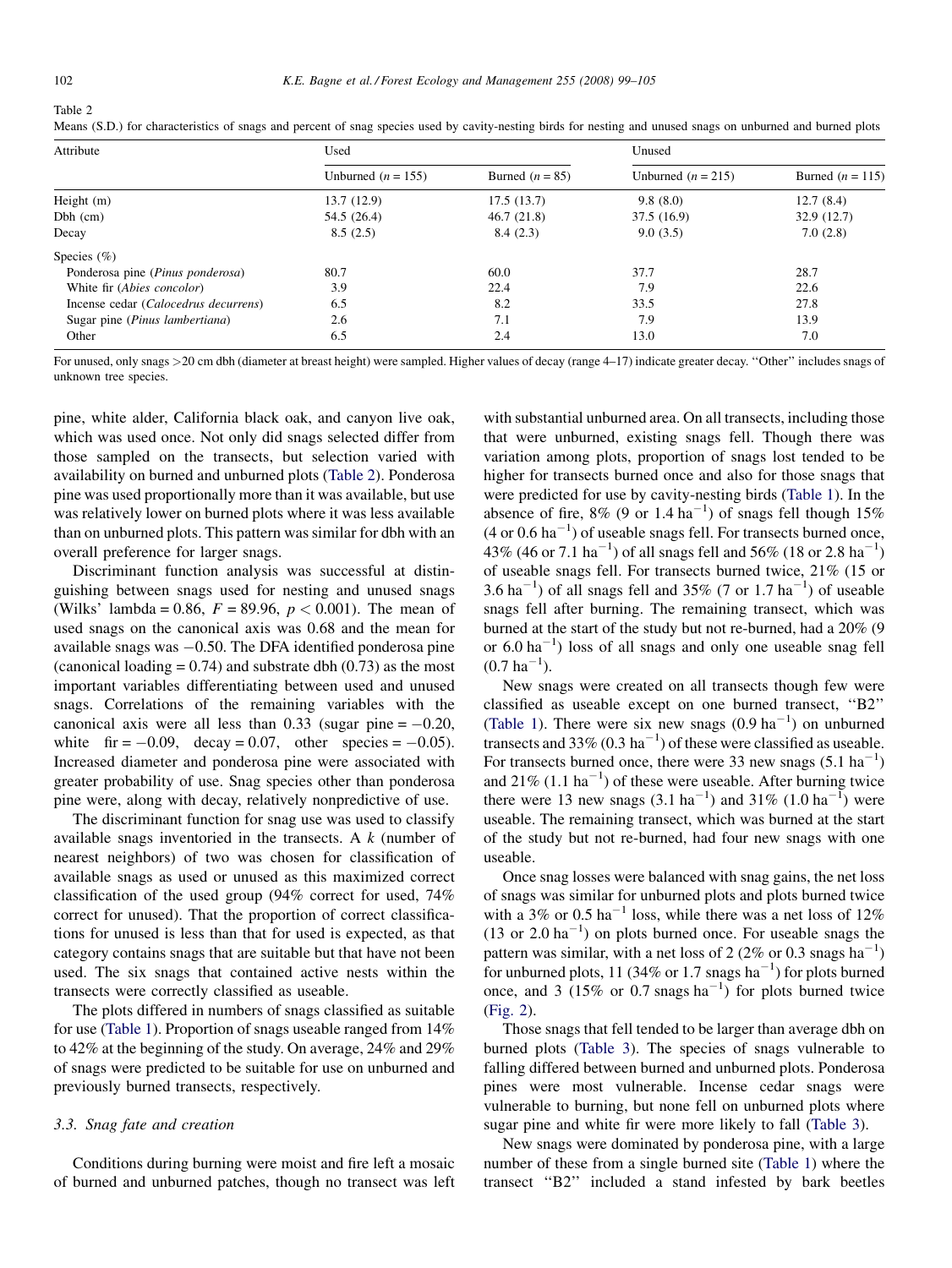<span id="page-4-0"></span>

Fig. 2. Total snags  $ha^{-1}$  in 2001 and changes by 2003 following burning of plots once or twice, and unburned plots. Useable snags are based on classification by the discriminant function based on snag selection by cavity-nesting species.

following burning ( $\sim$ 20 of 25 new ponderosa pines). This was the only plot with a net gain of ''useable'' snags. On unburned plots half the new snags were sugar pine, but sample sizes were small. The newly created snags were of slightly smaller average dbh (seven of nine sites) than available snags, with size being similar between new snags on unburned plots and on burned plots (Table 3).

## 4. Discussion

Birds selected specific snag types for nesting. Relative to available snags, cavity-nesting species selected large ponderosa pine snags, although even very small snags were used on occasion by red-breasted nuthatch (four snags <20 cm dbh, minimum = 14 cm dbh). On average,  $27\%$  of snags  $>20$  cm were predicted to be useable for nesting. Though all bird

#### Table 3

Average (S.D.) attributes and percent of tree species comprising snags leaving or entering the sample on unburned plots and following prescribed fire

| Snag status      | <b>Attributes</b> | Unburned plots <sup>a</sup> | Burned plots |
|------------------|-------------------|-----------------------------|--------------|
| Fallen or burned |                   | $n=18$                      | $n = 61$     |
|                  | Height $(m)$      | 13.3(8.4)                   | 11.6(9.8)    |
|                  | $dbh$ (cm)        | 30.0(7.8)                   | 42.8 (19.4)  |
|                  | Decay             | 8.4(3.5)                    | 9.3(3.7)     |
|                  | Ponderosa pine    | 61.1                        | 59.7         |
|                  | White fir         | 16.7                        | 3.2          |
|                  | Incense cedar     | $\Omega$                    | 21.0         |
|                  | Sugar pine        | 16.7                        | 3.2          |
|                  | Other             | 5.6                         | 12.9         |
| New              |                   | $n=10$                      | $n = 46$     |
|                  | Height $(m)$      | 17.8(6.9)                   | 17.1(8.8)    |
|                  | dbh (cm)          | 33.7(11.7)                  | 30.4(10.0)   |
|                  | Ponderosa pine    | 30                          | 70.2         |
|                  | White fir         | 20                          | 2.1          |
|                  | Incense cedar     | 0                           | 19.2         |
|                  | Sugar pine        | 50                          | 4.3          |
|                  | Other             | 0                           | 4.3          |

Dbh is diameter at breast height. For decay (range 4–17) higher values indicate greater decay and new snags by definition are undecayed. ''Other'' includes snags of unknown tree species.

<sup>a</sup> Unburned includes one previously burned site not burned during the study.

species were combined in the reported analysis, the same snag selection pattern was seen when a DFAwas run on the four most abundant species individually. Selection of larger snags for nesting is consistent with other research ([Horton and Mannan,](#page-5-0) [1988; Ganey and Vojta, 2004; Blewett and Marzluff, 2005;](#page-5-0) [Spiering and Knight, 2005](#page-5-0)). Additionally, preference for particular snag species, including for ponderosa pine, has been found by other studies ([Conway and Martin, 1993; Bevis](#page-5-0) [and Martin, 2002; Ganey and Vojta, 2004; Martin et al., 2004\)](#page-5-0). Greater use of ponderosa pine for cavity construction is thought to be due to the relatively greater proportion of sapwood, which decays more readily, as compared to other conifer species ([Parks et al., 1997](#page-6-0)).

The role of fire in snag population dynamics is complex and historic populations are largely unknown. Evidence from repeat photography and unmanaged forests indicates snags in the past were less numerous, but mostly of large diameter and less decayed ([Minnich et al., 2000; Gruell, 2001; Stephens, 2004\)](#page-6-0). Studies of contemporary wildfire have found increased bird use of snags in the first years following fire ([Linder and Anderson,](#page-5-0) [1998; Saab et al., 2004\)](#page-5-0), and studies of prescribed fire have reported an overall loss of snags ([Horton and Mannan, 1988;](#page-5-0) [Randall-Parker and Miller, 2002](#page-5-0)). However, variation in burning intensities and existing forest structure complicates comparison of results, not just from wildfires, but also from prescribed fire. In our study, initial burning of plots after a long period of fire exclusion resulted in the greatest turnover in snags, with turnover after the second burn more similar to that from unburned plots where snag losses and gains were smaller and mostly balanced. A study of multiple wildfires in New Mexico similarly found most changes in snags after the first fire ([Holden et al., 2006](#page-5-0)). This trend likely results because the most vulnerable snags are removed during the first burn, leaving more resistant ones behind.

We found that in the first years following prescribed burning, many existing snags were lost, but this was offset to some extent by creation of new snags (Fig. 2). On plots burned once, 43% of snags were lost although taking into consideration the creation of new snags yielded a net loss of only 12%. We found proportionally more useable snags lost after fire on plots burned once with  $56\%$   $(2.8 \text{ ha}^{-1})$  of useable snags lost and, after adding new snags,  $34\%$  (1.7 ha<sup>-1</sup>) lost. Following prescribed fire, [Horton and Mannan \(1988\)](#page-5-0) found smaller losses of preferred snags  $(0.5 \text{ ha}^{-1})$  and proportionally fewer preferred snags lost. All our results are confined to within 2 years of burning and over time more snags may replace those lost, but more snags may fall as well. [Harrington \(1996\)](#page-5-0) found 75–80% of new snags fell within 10 years after prescribed fire. We found most snags lost were ponderosa pine and/or of larger than average diameter, a finding consistent with [Horton and Mannan](#page-5-0) [\(1988\)](#page-5-0), though under natural conditions larger diameter snags generally have lower fall rates [\(Keen, 1955](#page-5-0)).

A net loss of 1.7 preferred nesting snags  $ha^{-1}$ , while not insignificant, should be considered in the context of bird population densities and local snag populations. The density of cavity-nesting species in the Sierra Nevada may range from 0.5 to 1.6 pairs  $ha^{-1}$  ([Raphael and White, 1984\)](#page-6-0); thus, on average,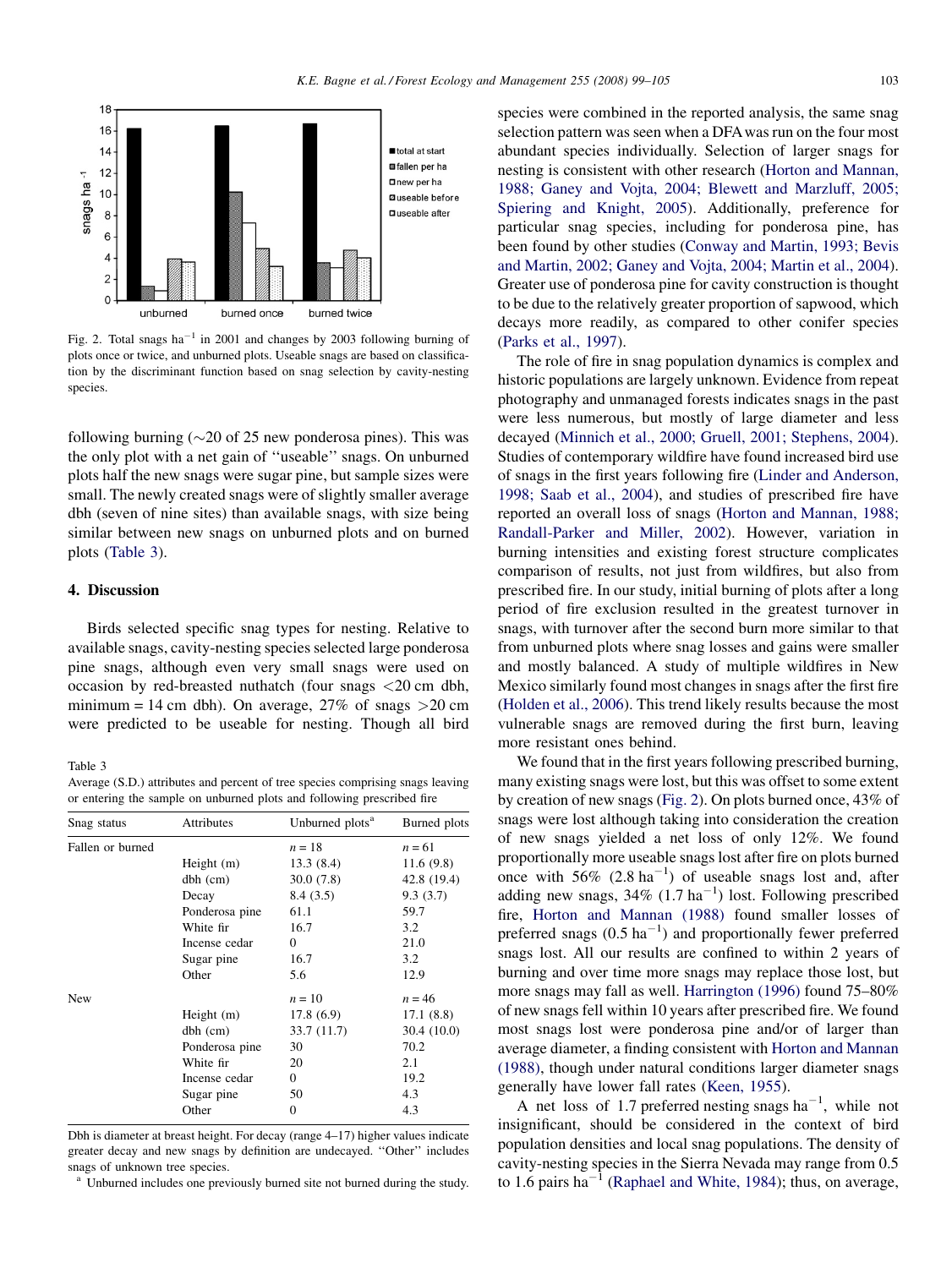<span id="page-5-0"></span>an individual pair may experience the loss of two snags potentially useable for nesting immediately following fire. The effects of this loss will depend on local snag and tree availability as well as the local suite of cavity-nesting birds.

While net losses of all snags in our study were  $\leq$ 2 snags ha<sup>-1</sup>, there was considerable variation among plots burned once and most of the new snags were from one plot that experienced a large increase in number of snags (all ponderosa pine) due to attack by bark beetles. Without this event, prescribed fire would have resulted in a much larger overall loss of snags including those preferred by cavity-nesting birds (52% net loss on the remaining two plots burned once). While it is likely that the infestation was related to burning, a single patch of snags, regardless of the number of snags within the patch, will benefit birds only within a limited area. In addition, snags created through insect outbreaks are sometimes removed for forest management purposes and so, despite the potential benefits, are additionally vulnerable to loss from the ecosystem.

#### 5. Management implications

Despite the patchy distribution and the dynamic nature of snag populations, researchers and forest managers have created guidelines for recommended density of snags for wildlife (e.g. Balda, 1975; Raphael and White, 1984; Brawn et al., 1987). The amended Sierra Nevada Forest Plan calls for retention of 10 of the largest snags ha<sup>-1</sup> in the vegetation type of the study area ([USDA Forest Service, 2003](#page-6-0)). [Schreiber and DeCalesta \(1992\)](#page-6-0) recommend  $14$  snags ha<sup>-1</sup> of types preferred by cavity nesters. While we found an average of 19.5 snags ha<sup> $-1$ </sup> (>20 cm dbh) across all sites, there were only  $5.2$  snags ha<sup>-1</sup> overall that had characteristics chosen by snag-nesting species, and thus only a portion of the available snags will be suitable for nesting at any one time. We agree with others who have criticized the snag density approach for managing wildlife [\(Morrison and Raphael,](#page-6-0) [1993; Zack et al., 2002; Spiering and Knight, 2005](#page-6-0)), and instead emphasize the process of snag selection as well as dynamics of snag populations. Forest management strategies that affect tree species composition, tree mortality, and tree size will affect snag availability and, consequently, snag-nesting species. Our results suggest that forest managers can improve availability of useable snags by retaining large trees (both living and dead), and preferred species (ponderosa pine in our area). In addition, because we found the largest losses of snags on plots burned once, protection of preferred snags may be warranted during proposed burning after long fire-free intervals, particularly in areas where snags are limited.

#### Acknowledgments

Financial support for this project was provided by the USDA Forest Service, Pacific Southwest Research Station, the Joint Fire Sciences Program, a U.S. Dept. of Education GAANN fellowship, and the University of California Chancellor's Distinguished Fellowship. Sandpiper Technologies, Inc. generously provided use of an extendible video camera system (TreePeeper $\mathbb{C}$ ). The manuscript was improved by suggestions

from W. Laudenslayer, Jr., M. Morrison, M.G. Raphael, and four anonymous reviewers. S. Mori provided statistical advice. Field assistance was provided by K. Bush, C. Caris, S. Deal, D. Drynan, S. Ebrahim, A. Fogg, C. Gustavarow, J. Hartwig, E. Keenan, J. Lindsey, K. Mazzocco, R. Miller, S. Moore, L. Nason, L. Nicolas, S. Moore, R. Olsen, L. Nicolas, C. Seck, M. Seeley, D. Smith, S. Sutton-Mazzocco, R. Swanberg, K. Thumlert, J. Turner, and V.Wible.

# References

- Balda, R., 1975. The Relationship of Secondary Cavity Nesters to Snag Densities in Western Coniferous Forests. Forest Wildlife Habitat Technical Bulletin 1. U.S. Department of Agriculture, Forest Service, Southwest Region, Albuquerque, NM.
- Bednarz, J., Ripper, D., Radley, P., 2004. Emerging concepts and research directions in the study of cavity-nesting birds: keystone ecological processes. Condor 106, 1–4.
- Bevis, K., Martin, S., 2002. Habitat preferences of primary cavity excavators in Washington's East Cascades. In: Laudenslayer, Jr., W., Shea, P., Valentine, B., Weatherspoon, C., Lisle, T. (Technical coordinators), Proceedings of the Symposium on the Ecology and Management of Coarse Woody Debris in Western Forests. USDA Forest Service General Technical Report, PSW-GTR-181, pp. 207–221.
- Blewett, C., Marzluff, J., 2005. Effects of urban sprawl on snags and the abundance and productivity of cavity-nesting birds. Condor 107, 678–693.
- Bock, C., Lynch, J., 1970. Breeding bird populations of burned and unburned conifer forest in the Sierra Nevada. Condor 72, 182–189.
- Brawn, J., Boeklen, W., Balda, R., 1987. Investigations of density interactions among breeding birds in ponderosa pine forest: correlative and experimental evidence. Oecologia 72, 348–357.
- Bull, E., 2002. The value of coarse woody debris to vertebrates in the Pacific Northwest. In: Laudenslayer, Jr., W., Shea, P., Valentine, B., Weatherspoon, C., Lisle, T. (Technical coordinators), Proceedings of the Symposium on the Ecology and Management of Coarse Woody Debris in Western Forests. USDA Forest Service General Technical Report, PSW-GTR-181, pp. 171– 178.
- Cline, S., Berg, A., Wight, H., 1980. Snag characteristics and dynamics in Douglas-fir forest, Western Oregon. J. Wildl. Manage. 44, 773–786.
- Conway, C., Martin, T., 1993. Habitat suitability for Williamson's Sapsuckers in mixed conifer forests. J. Wildl. Manage. 57, 322–328.
- Farris, K., Huss, M., Zack, S., 2004. The role of foraging woodpeckers in the decomposition of ponderosa pine snags. Condor 106, 50–59.
- Ganey, J., Vojta, S., 2004. Characteristics of snags containing excavated cavities in Northern Arizona mixed-conifer and ponderosa pine forests. Forest Ecol. Manage. 199, 323–332.
- Gruell, G., 2001. Fire in the Sierra Nevada: A Photographic Interpretation of Ecological Change since 1849. Mountain Press, Missoula, MT.
- Harrington, M., 1996. Fall rates of prescribed fire-killed ponderosa pine. USDA Forest Service Research Paper, INT-RP-489.
- Holden, Z., Morgan, P., Rollins, M., Wright, R., 2006. Ponderosa pine snag densities following multiple fires in the Gila Wilderness, New Mexico. Forest Ecol. Manage. 221, 140–146.
- Horton, S., Mannan, R., 1988. Effects of prescribed fire on snags and cavitynesting birds in southeastern Arizona pine forest. Wildl. Soc. Bull. 16, 37–44.
- Jackson, J., Jackson, B., 2004. Ecological relationships between fungi and woodpecker cavity sites. Condor 106, 37–49.
- Kauffman, J., 2004. Death rides the forest: perceptions of fire, land use, and ecological restoration of Western forests. Conserv. Biol. 18, 878–882.
- Keen, F., 1955. The rate of natural falling of beetle-killed ponderosa pine snags. J. Forest. 53, 720–723.
- Linder, K., Anderson, S., 1998. Nesting habitat of Lewis' woodpeckers in southeastern Wyoming. J. Field Ornithol. 69, 109–116.
- Martin, K., Aitken, K., Wiebe, K., 2004. Nest sites and nest webs for cavitynesting communities in interior British Columbia Canada: nest characteristics and niche partitioning. Condor 106, 5–19.